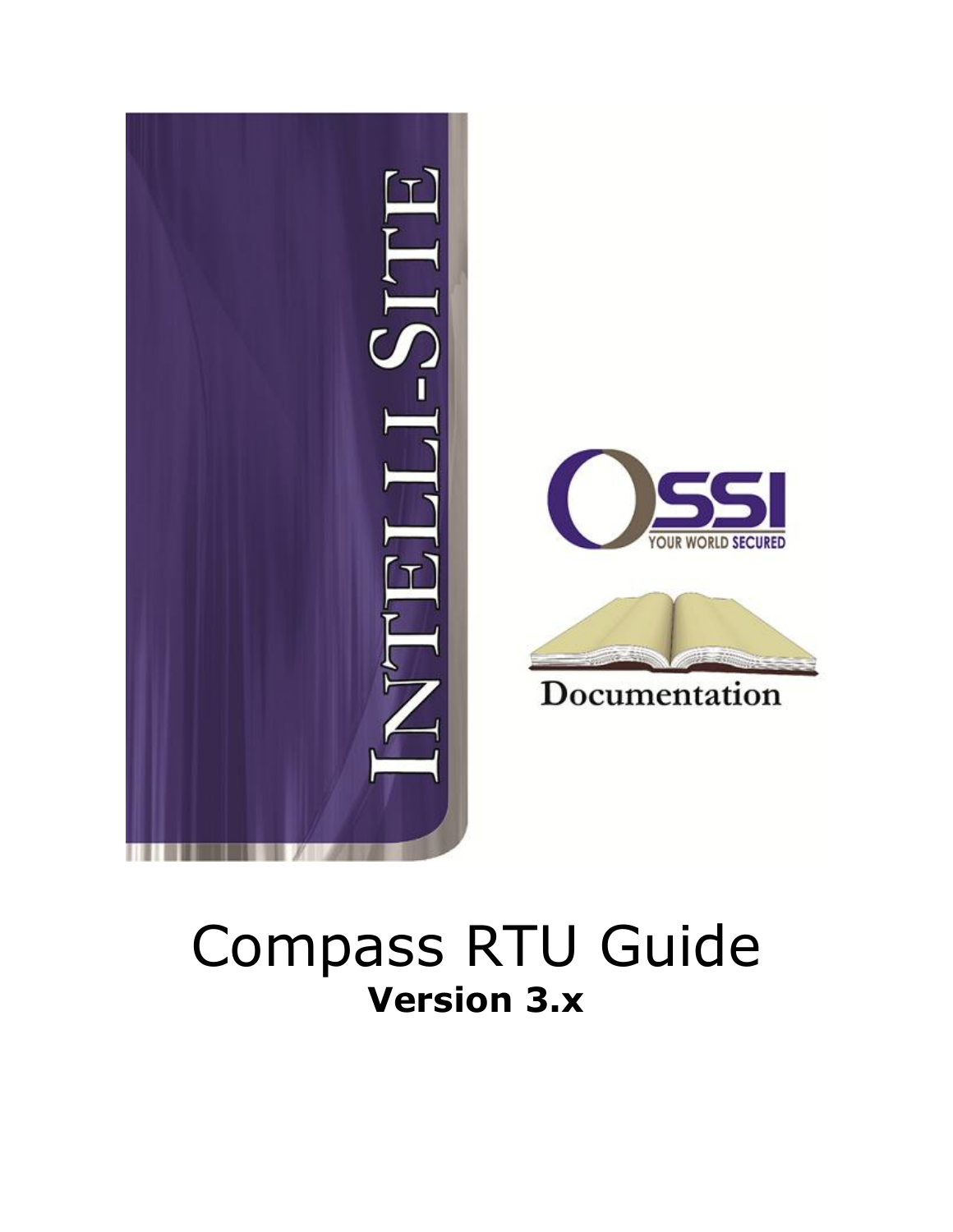## **OSSI**

**W228 N727 Westmound Dr Waukesha WI 53186 USA TEL: 262-522-1870 FAX: 262-522-1872 Ossi-usa.com**

# **Intelli-Site**

## **Security Management Software Compass RTU Guide**

PC Software RTU Interface Guide For Windows 7 SP1, 2008 R2 SP1, XP SP3 & 2003 SP2

> Version 3.x **Copyright © 1999 – 2012 OSSI, LLC.**

**2 Copyright © 1999- 2012 OSSI, LLC.**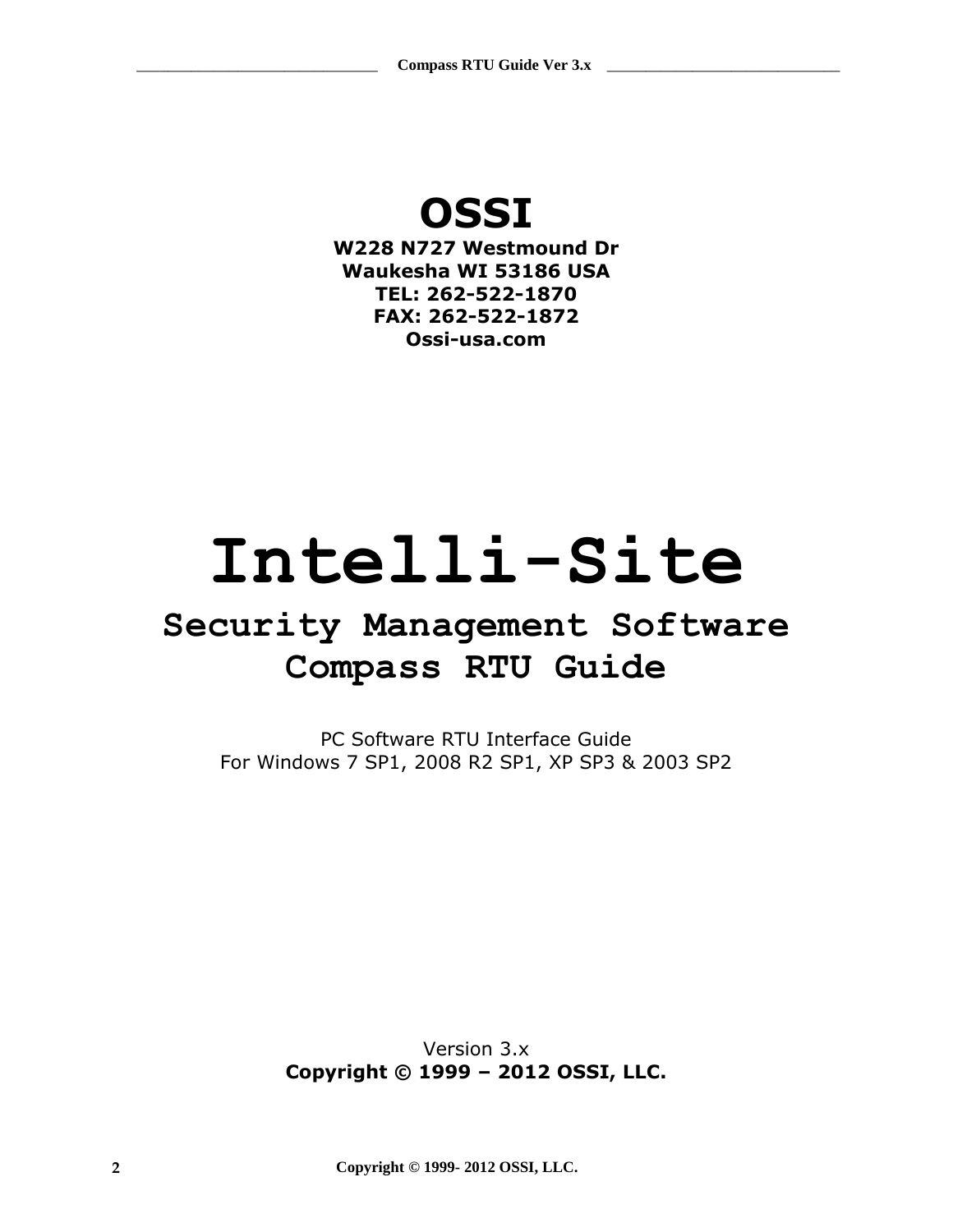## <span id="page-2-0"></span>**Copyright**

Copyright © 1999-2012 OSSI, LLC. All rights reserved.

Information in this document is subject to change without notice. The software described in this document is furnished under a license agreement or nondisclosure agreement. The software may be used or copied only in accordance with the terms of those agreements. No part of this publication may be reproduced, stored in a retrieval system, or transmitted in any form or any means electronic or mechanical, including photocopying and recording for any purpose other than the purchaser's use without the written permission of OSSI

**OSSI** W228 N727 Westmound Dr Waukesha WI 53186 TEL: 262-522-1870 FAX: 262-522-1872

#### <span id="page-2-2"></span><span id="page-2-1"></span>**Trademarks**

**Intelli-Site**® is a registered trademark of OSSI LLC. **Intelli-Site**® is registered in U.S. Patent & Trademark Office.

All other registered and unregistered trademarks are the sole property of their respective owners.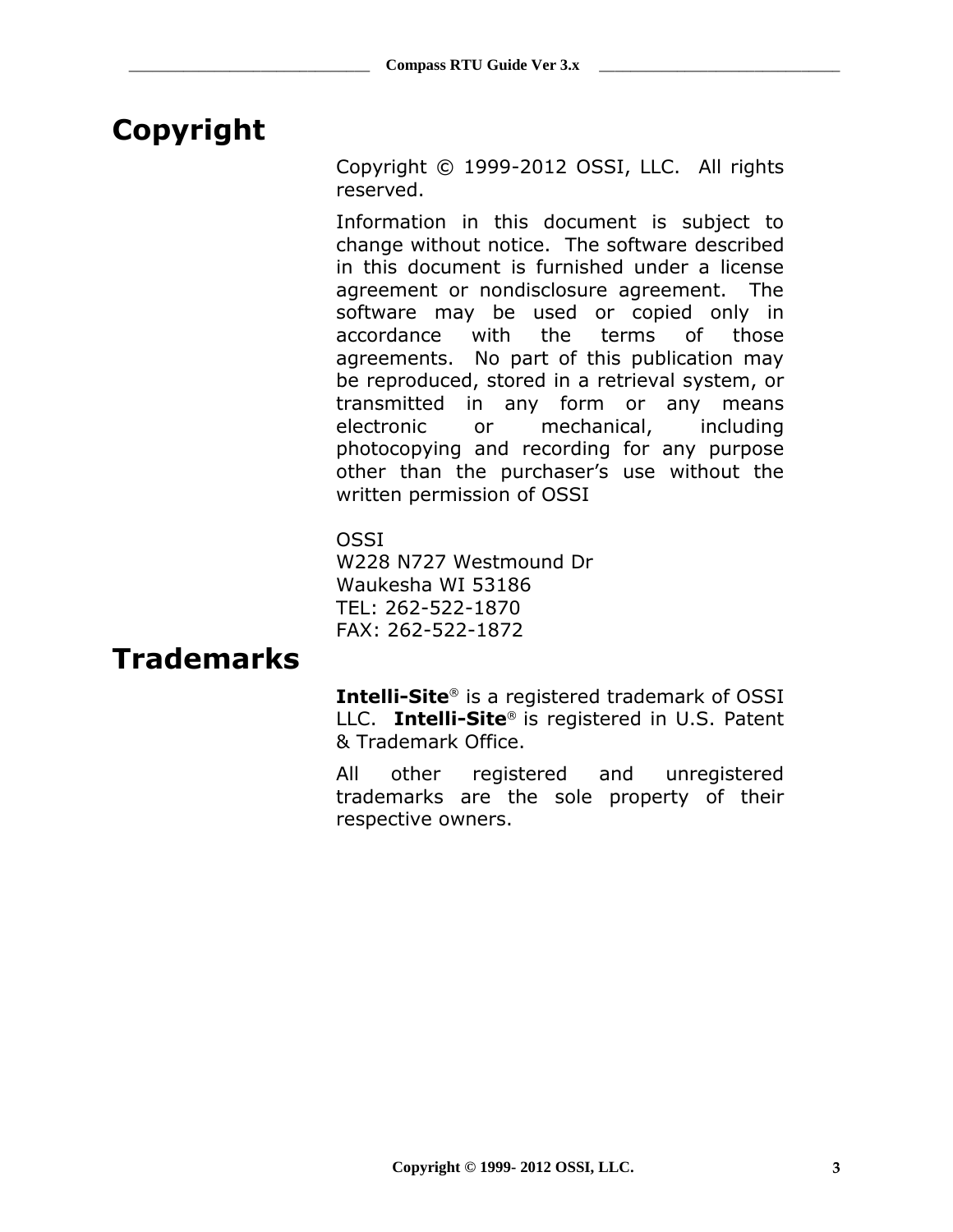## **Table of Contents**

| OSSI HeadquartersError! Bookmark not defined.   |  |
|-------------------------------------------------|--|
| Technical Support  Error! Bookmark not defined. |  |
| Section 2 - Intelli-Site-Compass RTU            |  |
|                                                 |  |
|                                                 |  |
|                                                 |  |
|                                                 |  |
|                                                 |  |
|                                                 |  |
| Adding Compass RTU to the Intelli-Site Tree  9  |  |
|                                                 |  |
|                                                 |  |
| Compass IRM Panel - Property Page  16           |  |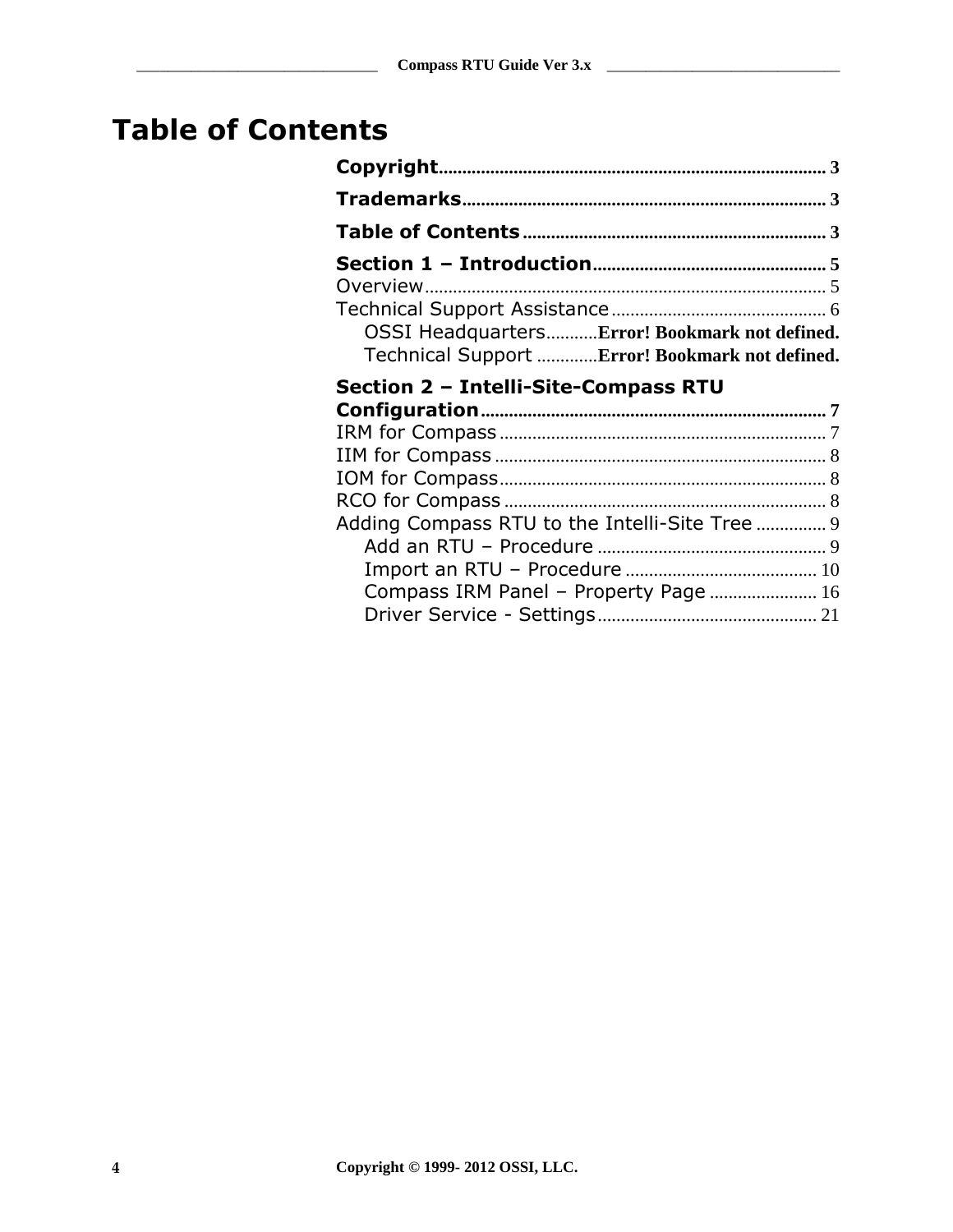## <span id="page-4-1"></span><span id="page-4-0"></span>**Section 1 – Introduction**

This section describes the following:

- Overview
- Technical Support Assistance

#### *Overview*

Compass RTU (Receiver/Transmitter Unit) are the Intelli-Site software representations of an OSSI access control panel (Compass) or accessory board [IRM, IIM, IOM or RCO]. For purposes of this document, the term RTU is synonymous with access control panel or accessory board.

The OSSI RTU provides for user configuration of all aspects of the access control panel network including:

- Access control panel general configuration
- Communications Settings (in conjunction with Driver Services)
- Doors (Readers) configuration
- Input/Output and Specialized (Audio I/O) configuration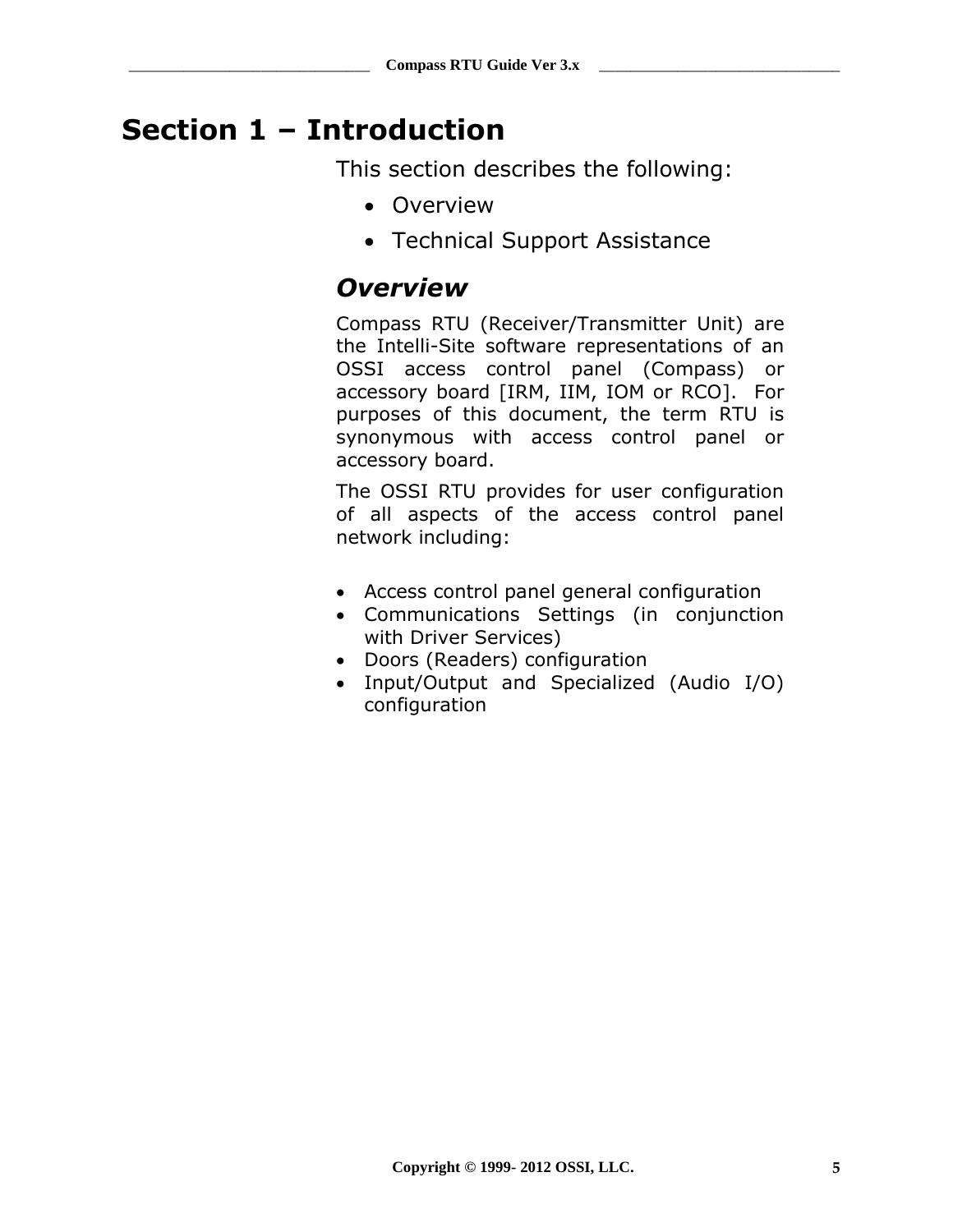#### <span id="page-5-0"></span>*Technical Support Assistance*

#### **OSSI Headquarters**

W228 N727 Westmound Dr. Waukesha WI 53186 USA Tel: 262-522-1870 Fax: 262-522-1872

#### **Technical Support**

Technical support is available via Telephone, Fax or Email. Contact OSSI Technical Support 8:00 AM to 5:00 PM Central Standard time. If calling after hours, please leave a detailed voice mail message, and someone will return your call as soon as possible.

| E-Mail: | support@ossi-usa.com              |
|---------|-----------------------------------|
| Fax:    | 262-522-1872 (Attention Technical |
|         | Support)                          |
| Local:  | 262-522-1870                      |

When calling, please be at the computer prepared to provide the following information:

• Product version number, found by selecting

the **About** button from the Intelli-Site Menu Application Bar.

- Product serial number used for registration.
- The type of computer being used including, operating system, processor type, speed, amount of memory, type of display, etc.
- Exact wording of any messages that appear on the screen.
- What was occurring when the problem was detected?
- What steps have been taken to reproduce the problem?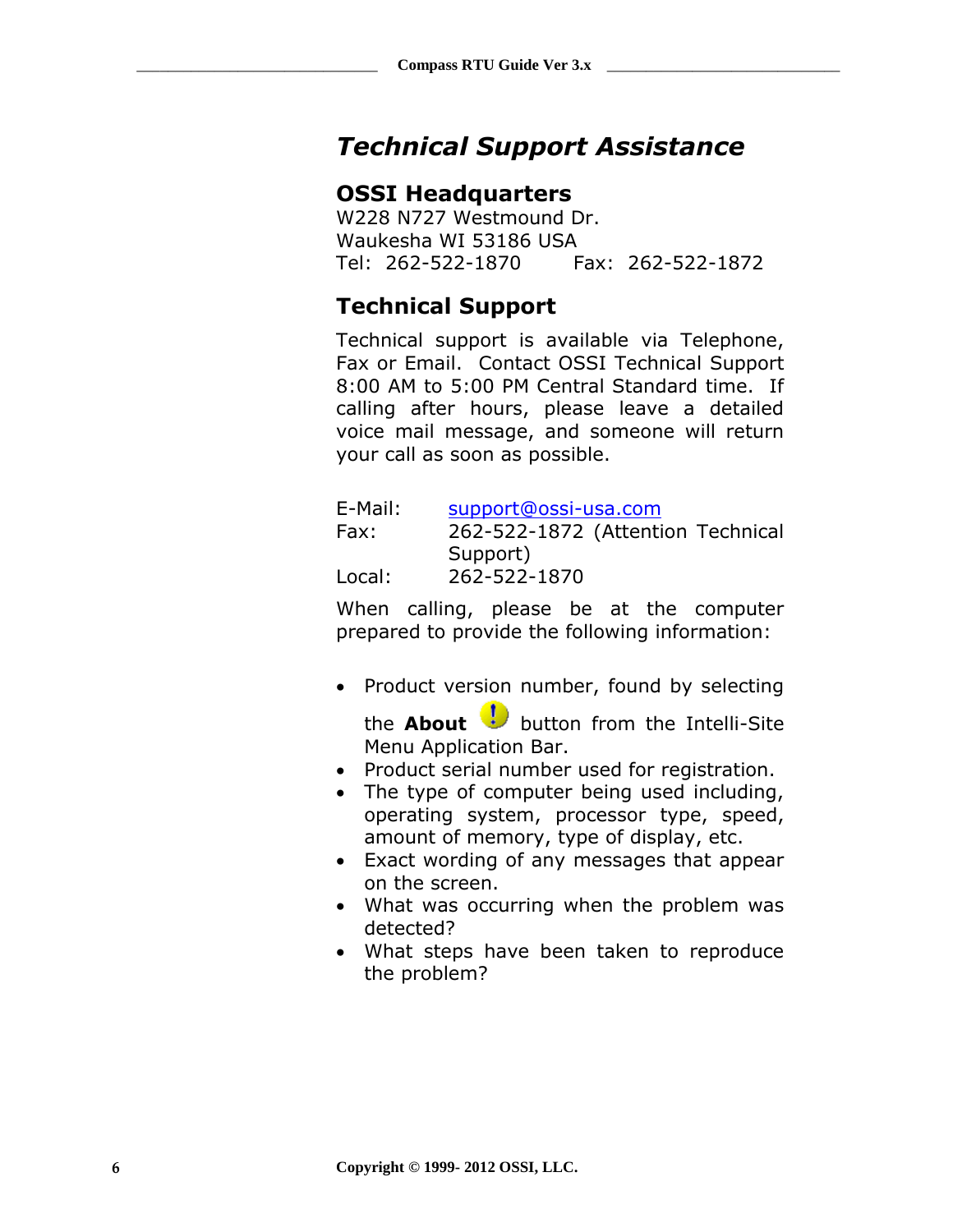## <span id="page-6-0"></span>**Section 2 – Intelli-Site-Compass RTU Configuration**

This section describes the following Design Mode RTU activities in Intelli-Site.

- Compass (IRM, IIM, IOM and RCO)
- Add a new Compass RTU
- Import an existing Compass RTU
- RTU Ouick Configuration
- Compass Driver Service Settings

#### <span id="page-6-1"></span>*IRM for Compass*

The **Intelligent Reader Module (IRM)** serves as the door controller for Compass integrated security management and access control systems. The IRM can also be configured for credential or biometric control of elevators, lighting and HVAC, as well as arming/disarming zones based upon card activity. All Intelligent Modules (IMs) use advanced circuit board design, a high speed Rabbit<sup>™</sup> processor, and surface mount component technology. Compass hardware is unlike any other in the security industry.

Using combinations of only three modules - IRM (Reader Control), IIM (Input Monitoring) and IOM (Output Activation) - you can achieve nearly limitless capability in an extremely small footprint Compass systems can accommodate a single entry or campus-wide enterprise application and everything in between. Systems can be easily and economically expanded as requirements change or grow.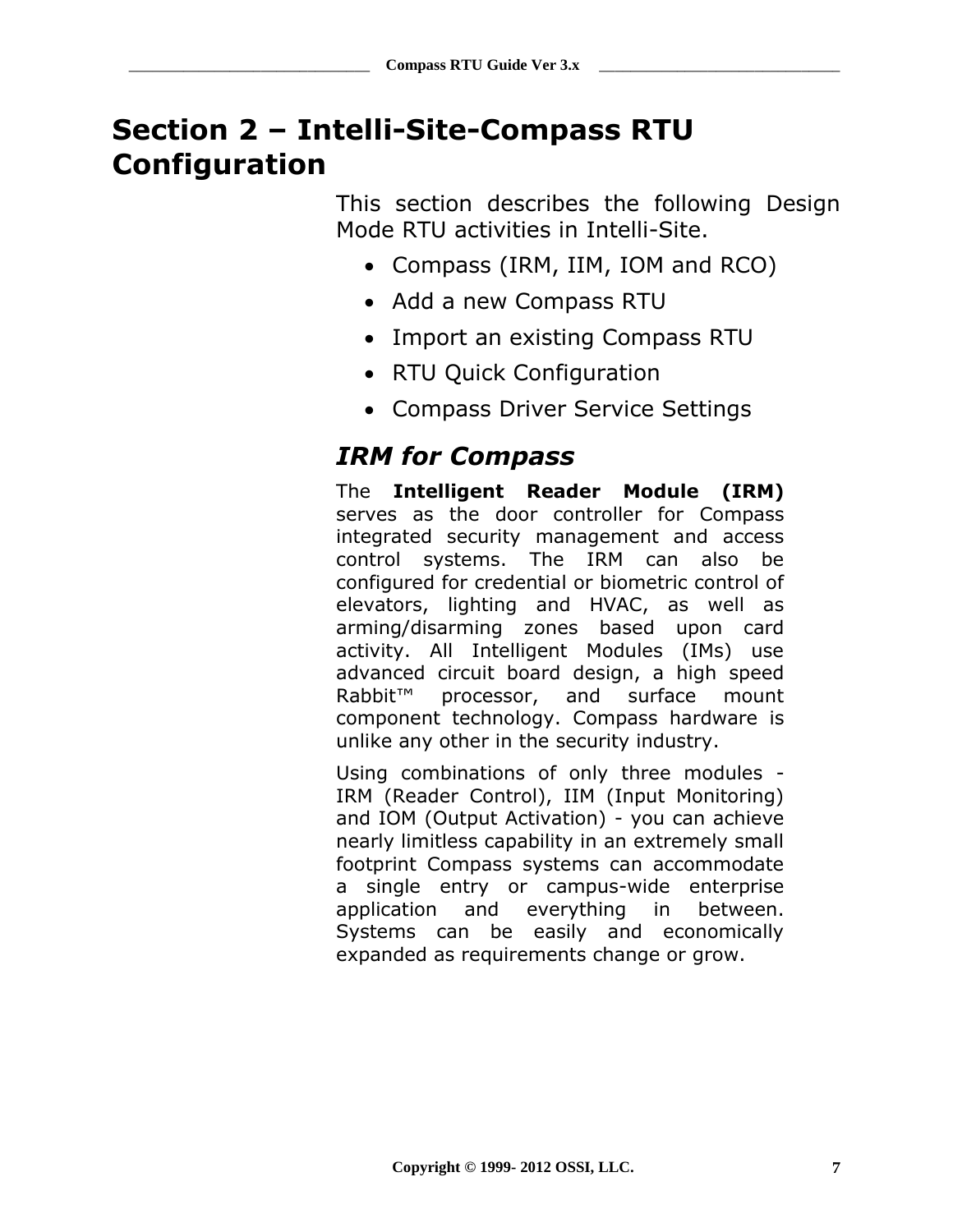#### <span id="page-7-0"></span>*IIM for Compass*

The **Intelligent Input Module (IIM)** provides high density, configurable inputs for monitoring a host of sensors and systems including door contacts, motion detectors, glass break sensors devices, temperature alarms, fire alarm panels and any other unit that needs to be supervised and have their real-time status displayed.

## <span id="page-7-1"></span>*IOM for Compass*

The **Intelligent Output Module (IOM)** provides high density, fully programmable relay outputs for control of a variety of operations such as HVAC, lighting, locks and gates. The IOM interfaces with a wide range of other security and non-security related systems. Outputs can be activated or deactivated based upon the change of input status, time control function, or an operator command.

## <span id="page-7-2"></span>*RCO for Compass*

The **Reader Controlled Output (RCO)** Kit is used for elevator floor control, and much variety of other facility controls based upon cardholder privileges. The Kit is a packaged combination of one IRM (inputs outputs disabled), one IOM, one RS-485 subcommunication daughterboard and one RS-485 control daughterboard.

Each RCO kit provides control for sixteen floors, divided as needed, per two elevator cabs. Up to six additional output modules (IOM) can be added to a kit for elevator control up to 112 floors, divided as needed, per 2 cabs. The RCO Kit can also be used to interface with other systems such as HVAC and lighting control.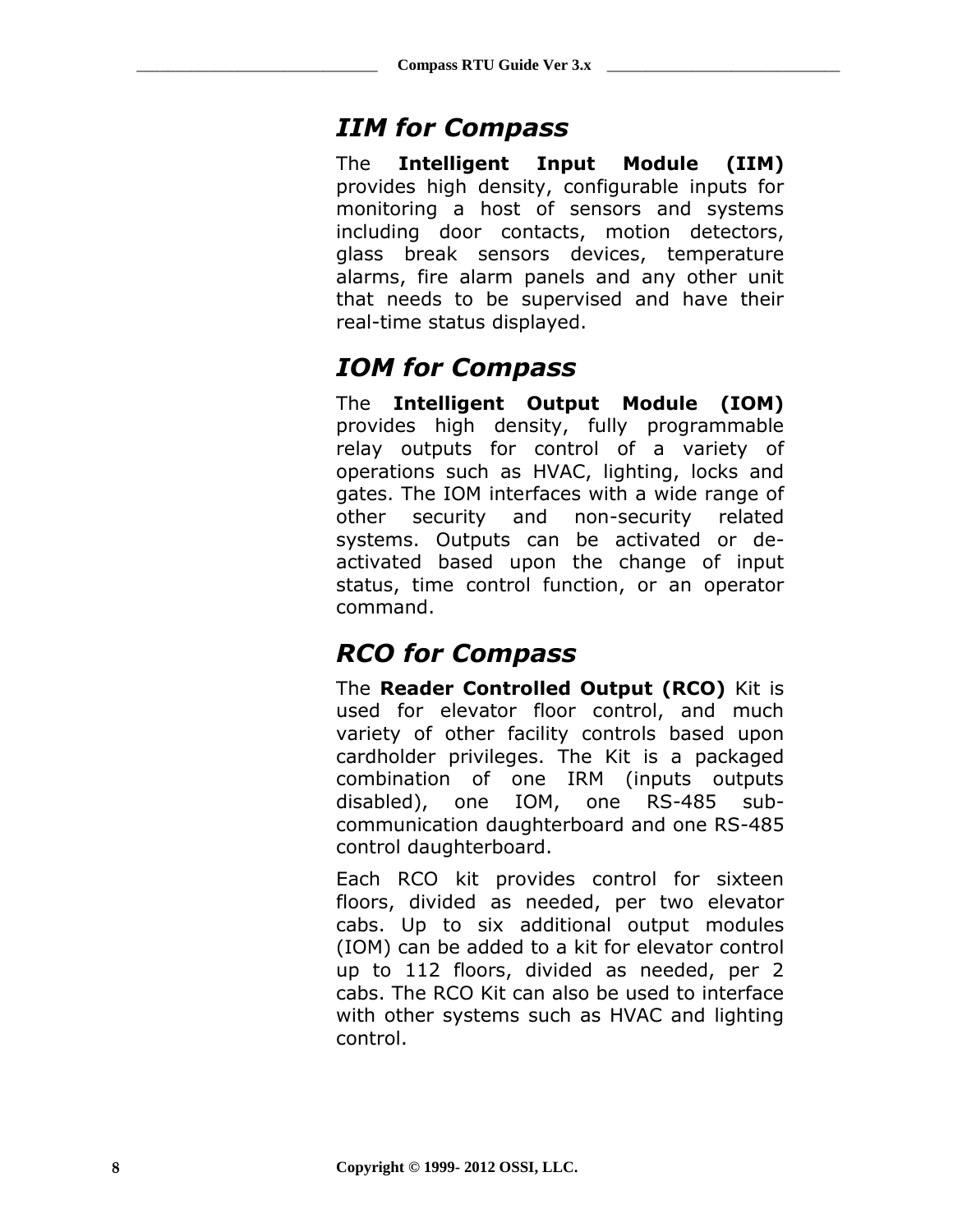#### *Adding Compass RTU to the Intelli-Site Tree*

<span id="page-8-1"></span><span id="page-8-0"></span>

The following section will describe how to add or import one or more Compass RTU nodes to the tree. All procedures described in this section are accomplished in Design Mode.

#### **Add an RTU – Procedure**

1. Expand the System Layout Node and Right-Click on an Area. Select **Add Node…** from the Shortcut Menu as shown below:



2. Four basic Compass RTU types can be selected from the **Add Node** dialog: **Compass.** Select the RTU type then enter the number of panels you wish to add to the tree in the **Total number to add:** edit box. You may add multiple panels to an area.

> **Note: The total number of RTUs that may be added must not exceed 255 for a given domain.**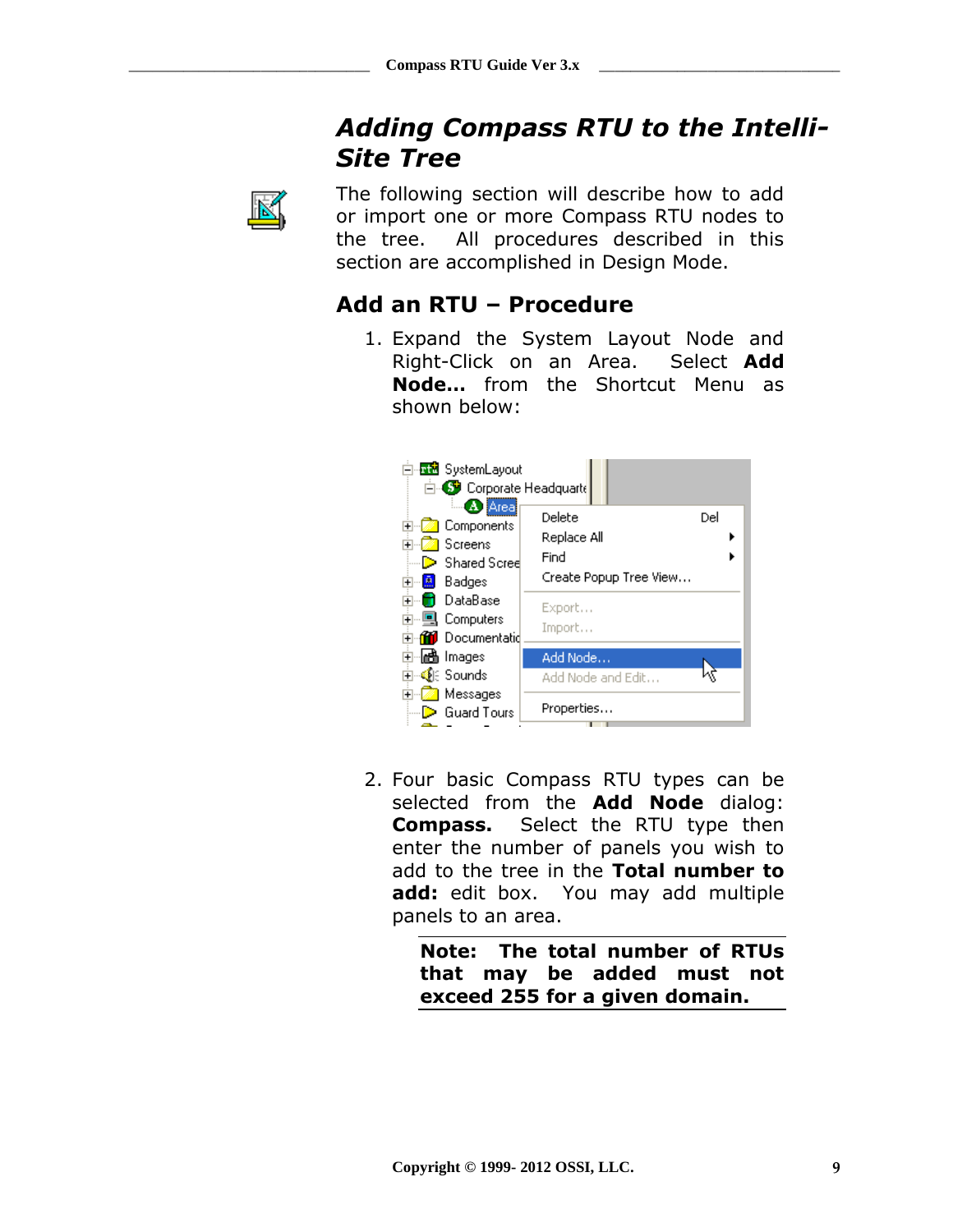| <b>Add Node</b>                                                                                                                |                  |        |
|--------------------------------------------------------------------------------------------------------------------------------|------------------|--------|
|                                                                                                                                | Select Node Type |        |
| Compass<br>IIM Panel<br>IOM Panel<br>IRM Panel<br>OPC<br>OPC-16IN<br>0PC-160UT<br>0PC-32IN<br>0PC-320UT<br>OPC-8IN<br>OPC-80UT |                  |        |
| Total number to add:                                                                                                           | 11               |        |
| Add Node                                                                                                                       | <b>Browse</b>    | Cancel |

#### 白 Hill SystemLayout **B** Corporate Headquarters ⊟-**69** Area Find Compass IRM Panel

<span id="page-9-0"></span>Find Compass IIM Panel Fi-Ftu Compass IOM Panel 3. The RTU(s) will be added to the tree and the system level Text-To-Speech message **"Node Added"** will sound.

#### **Import an RTU – Procedure**

1. Expand the System Layout Node and Right-Click on an Area. Select **Add Node…** from the Shortcut Menu as shown below:

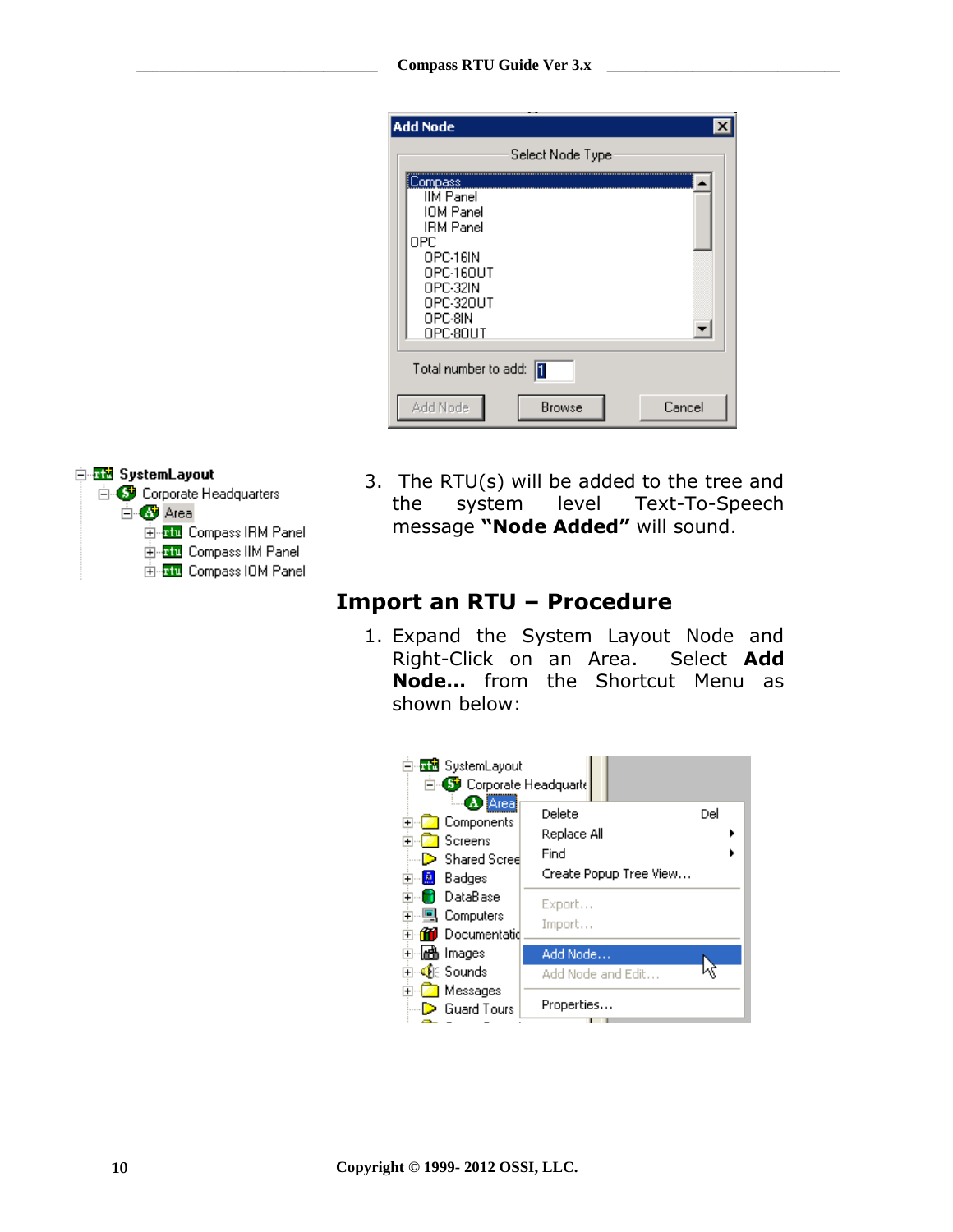2. Select the **Browse** button on the **Add Node** dialog: A browse window will open. Browse to the appropriate location then select the RTU .exp file you wish to import and select the **Open** button. A new type (**Custom**) will be automatically added to the **Add Node** dialog and the imported .exp will be listed below the **Custom** type.

| <b>Open</b>              |                                                                                                                                                                                            |                 | ? <br>lx |
|--------------------------|--------------------------------------------------------------------------------------------------------------------------------------------------------------------------------------------|-----------------|----------|
|                          | Look in: Thelli-Site, Inc                                                                                                                                                                  | <u>▼</u> +白び囲・  |          |
| Intelli-Site             | Test Compass IRM.exp                                                                                                                                                                       |                 |          |
| File name:               | Test Compass IRM.exp                                                                                                                                                                       |                 | $Q$ pen  |
| Files of type:           | Tree Node (*.exp)                                                                                                                                                                          |                 | Cancel   |
|                          | Open as read-only                                                                                                                                                                          |                 |          |
| <b>Add Node</b>          |                                                                                                                                                                                            | $\vert x \vert$ |          |
|                          | Select Node Type                                                                                                                                                                           |                 |          |
| Virtual Inputs<br>Custom | Virtual Inputs (32)<br>Virtual Inputs (64)<br>Virtual Outputs (128)<br>Virtual Outputs (256)<br>Virtual Outputs (32)<br>Virtual Outputs (64)<br>Virtual Outputs<br><b>Test Compass IRM</b> |                 |          |
|                          |                                                                                                                                                                                            |                 |          |
|                          | Total number to add: $\boxed{1}$                                                                                                                                                           |                 |          |
| Add Node                 | <b>Browse</b>                                                                                                                                                                              | Cancel          |          |

3. Select the imported RTU then enter the number of panels you wish to add to the tree in the **Total number to add:** edit box. You may add multiple panels to an area.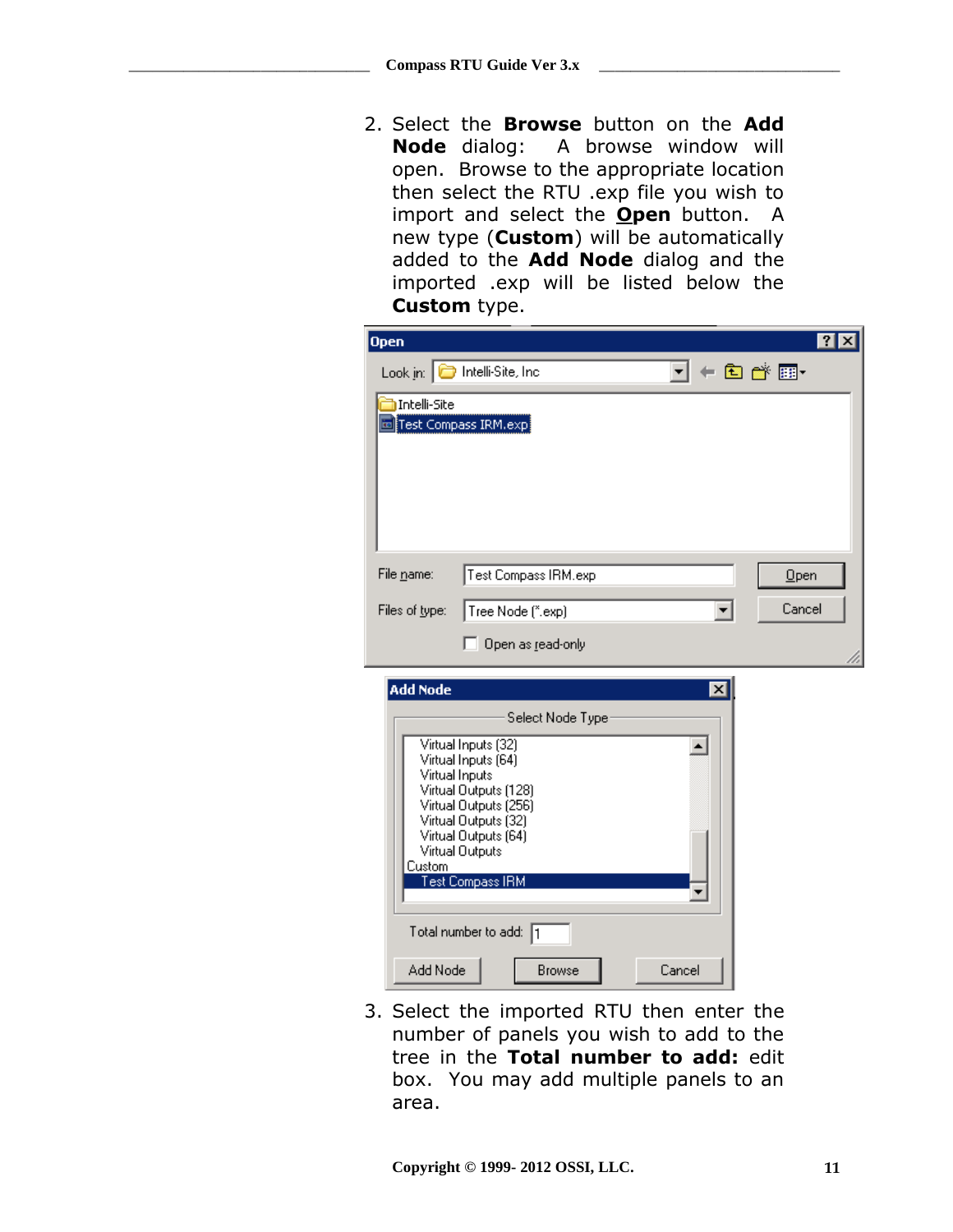- 4. The RTU(s) will be added to the tree and the system level Text-To-Speech message **"Node Added"** will sound.
- 5. The functional characteristics of the IRM panels are configured in the RTU node. There are 11 sub-nodes, each containing property pages and sub-nodes that define how the elements operate. The illustration below shows the tree structure of a Compass RTU. The various panels (IRM, IIM, IOM and RCO) have the same structure, but some of the nodes will not be populated, and some of the basic RTU Node settings will not be applicable. These differences will be illustrated in the following paragraphs:



a. **Compass (IRM, IIM, IOM or RCO)**

**Node** - The main panel node allows the operator to set the control panel address, use the Quick Configuration options (applicable only to the Compass).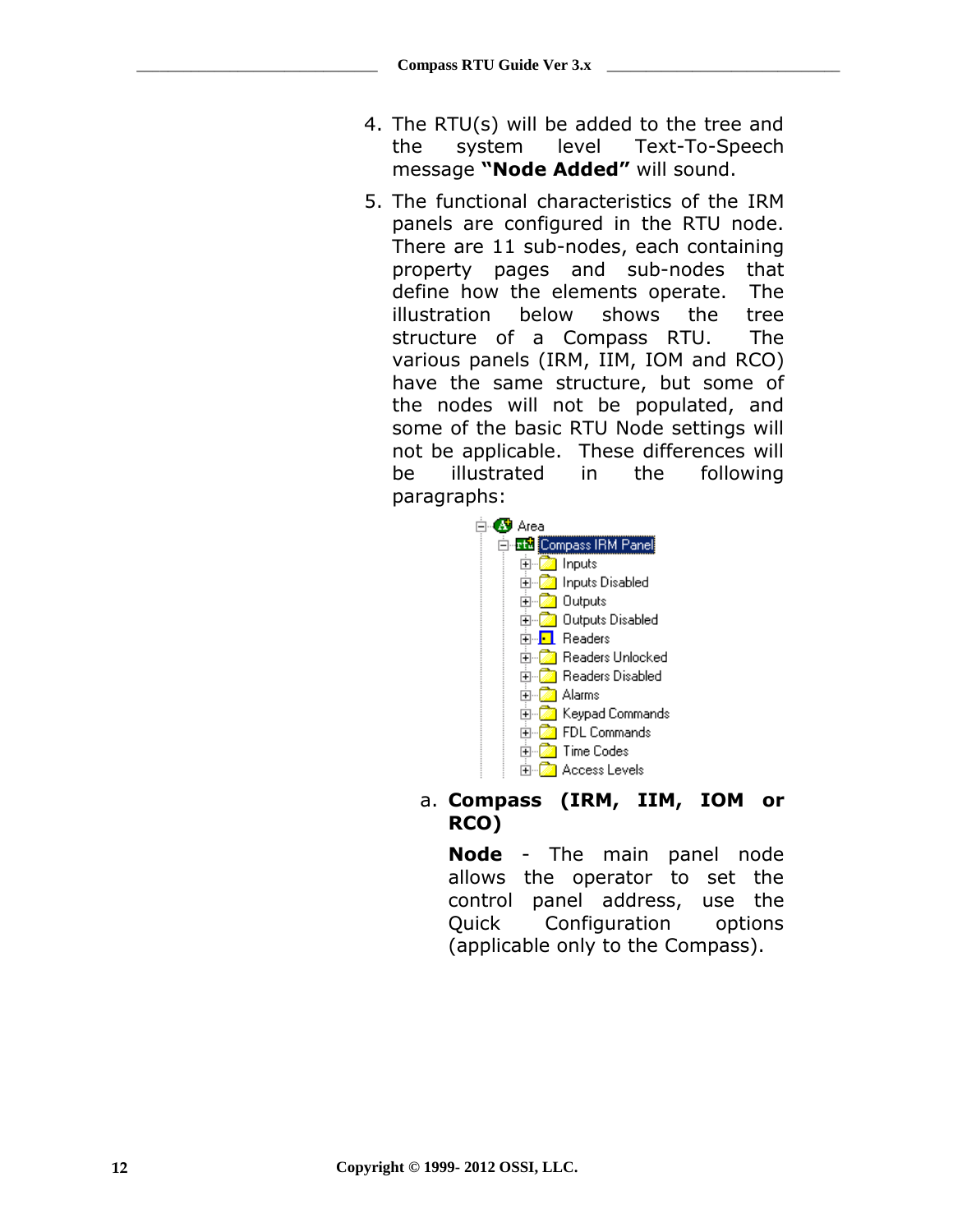- b. **Inputs Sub-node –** Each RTU type have a specific number of input points in the Inputs subnode, corresponding to the number of input points available on the panel: IRM panels have 8, IIM panels have 16, IOM have 4 and the RCO have 8. The Inputs subnode is used to configure the hardware settings and host program behavior of the input points. **Inputs Disabled Subnodes** are used to disable Inputs.
- c. **Outputs Sub-node -** Each RTU type have a specific number of input points in the Inputs subnode, corresponding to the number of input points available on the panel: IRM panels have 4, IIM panels have 4, IOM have 16 and the RCO have 4. The Outputs subnode is used to configure the host program behavior of the output points. **Outputs Disabled Sub-nodes** are used to disable Outputs.
- d. **Readers Sub-node –** Only the Compass IRM RTU have Readers. There are 2 doors and each can be independently configured with regard to Reader Type and Reader Settings. The Doors subnode is used to configure the hardware settings and host program behavior of the Doors. **Readers Disabled Sub-nodes** are used to disable Readers. **Readers Unlocked Sub-nodes** are used to unlock Readers.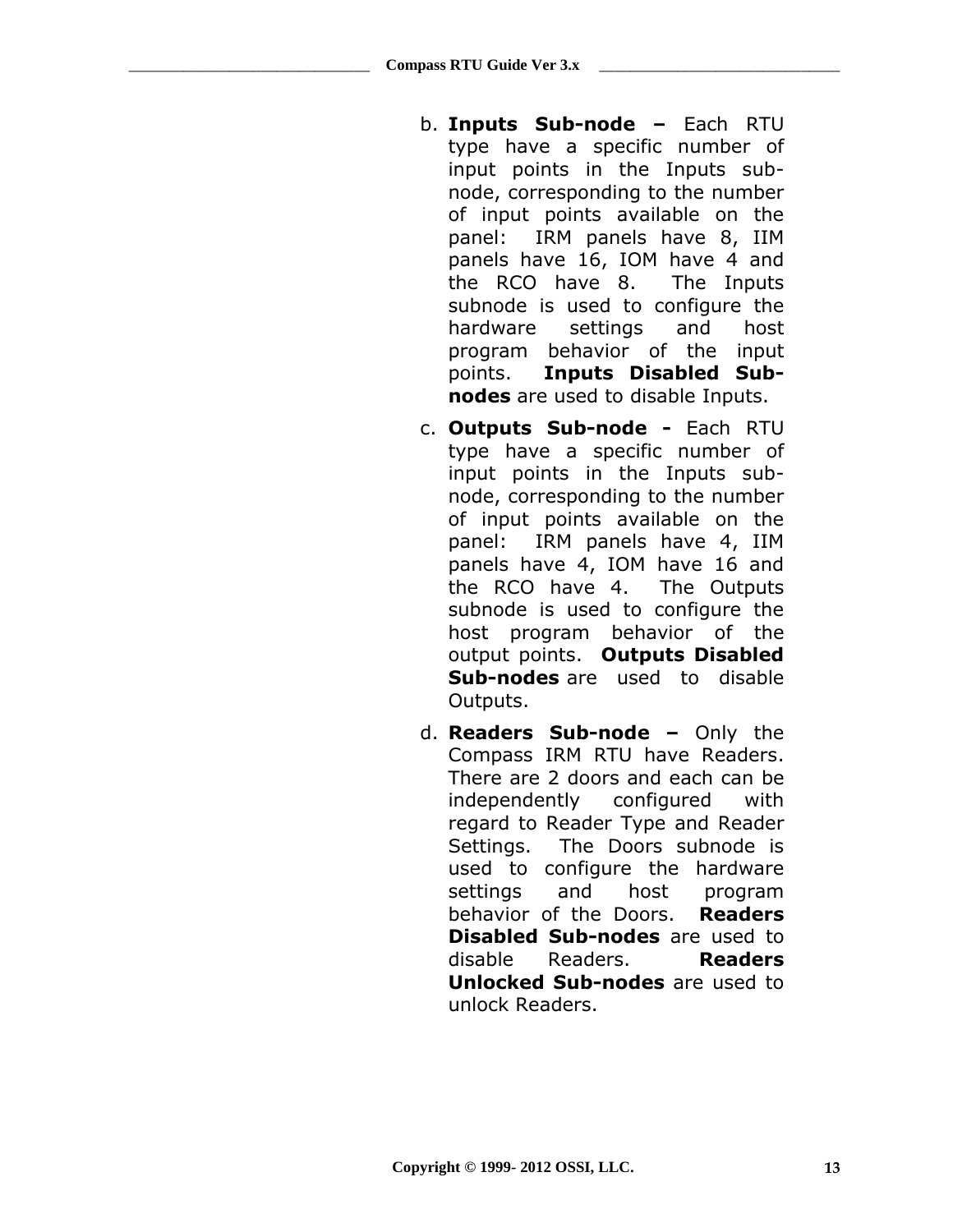- e. **Alarms Node -** There are 6 Alarm points in the RTU. All points are predefined and reflect different types of hardware-related alarms. The Alarm points are not physical points on the RTU. The DLT programming of the RTU ties the inputs together with the alarm points to create alarms when all the conditions creating the alarm have been met.
- f. **Keypad Commands Node –** A keypad Command set is a set of function that the system is to execute when particular user enters a numeric keypad command at a reader. A keypad command set cause the system to lock or unlock a door turn on or turn off light fixtures, for examples, by enabling or disabling input devices or activating or deactivating output relays, as needed.
- g. **FDL Commands Node –** Fully Dynamic Linking is a method of dynamically linking causes to effects or events to action. This can be one to one, one to many, or many to many link. FDL dynamically links one or more actions to one or more causes.
- h. **Time Codes Node –** A time code is a set of one or more timeline and holiday group association.
- i. **Access Level Node –** Access Levels define the time periods when users are to be granted access at each reader in the system.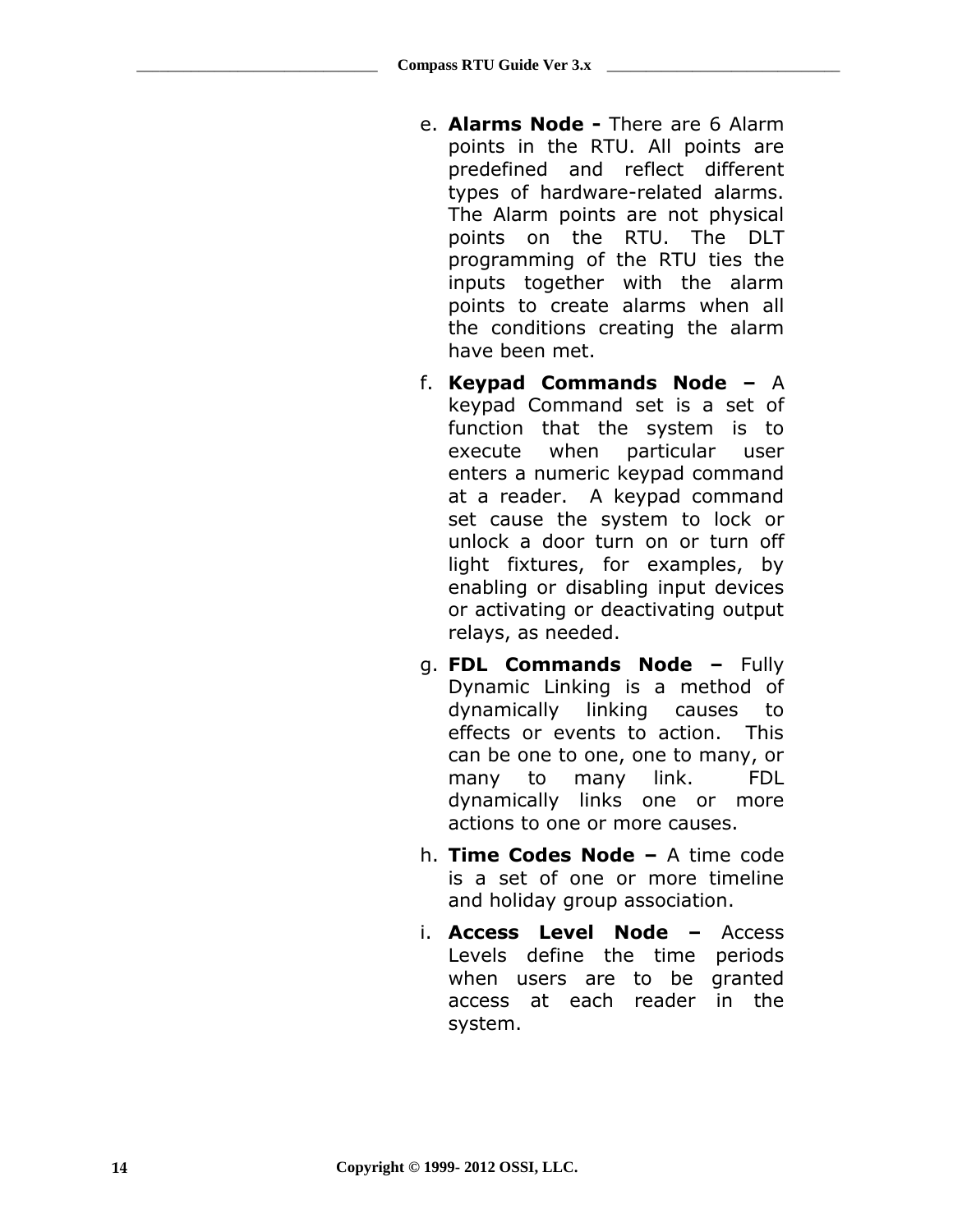6. **Setting the RTU Address -** To associate the new database entry to the physical RTU, right click on the name of the new RTU. The folder's edit menu will open. Select Properties from the menu list. The RTU **Properties** Dialog window will open as shown below:

| Name: Compass IRM Panel<br>Access Level: Level 1 | 623                                                           |                                                    |
|--------------------------------------------------|---------------------------------------------------------------|----------------------------------------------------|
| RTU Setup-                                       |                                                               | Memory Settings:                                   |
| Domain: 33<br>Net: $ 1 $                         | Event buffer delta (min.): 0<br>$\Box$ Retain                 | Memory Size: 640K                                  |
| Virtual Point: [3989] System RTU->IRM Panel Virt | $\nabla$ Auto download valid cards:                           | Cards: 25810                                       |
| Modem Setup $\square$                            |                                                               | Buffered Alarms: 585                               |
| Dial String (40 char limit):                     |                                                               | Buffered Commands: 256                             |
| Carrier Detect (sec): 0                          |                                                               | Buffered Transactions: 480<br>$\blacktriangledown$ |
| Redial (sec): $ 0 $                              | 골                                                             |                                                    |
| Retries: 0                                       | 픺                                                             | General                                            |
| Dial On Alarm: $\Box$                            | 즐<br>Dial On Percent Alarm Buffer Full: $\Box$ 0              | Daylight Savings Time Adjust: V                    |
| Dial On Keypad Command Entry: $\square$          | 골<br>Dial On Percent Command Buffer Full: [<br>$\mathbb{I}^0$ | Reader Type: Wiegand                               |
| Dial On Valid Transaction: $\Box$                | 골<br>Dial On Percent Transaction Buffer Full: □   0           | Long Access                                        |
| Dial On Invalid Transaction:                     |                                                               | 乌<br>10<br>Time (seconds):                         |
| Download<br>Settings<br>Cards                    | Auto-Detect<br>Complete<br>Reset<br>Firmware                  | Firmware version: 2.4.0.0                          |

a. When the new RTU was added to the database, Intelli-Site automatically assigned the next available RTU Address. The address consists of 3 parts, a **Domain**, **Net**, and **Node** address. The Domain controls which Com Port Intelli-Site will use when communicating with the RTU. The Net and Node address are unique identifiers for the device on that domain. This address needs to be downloaded to the RTU to start proper communication.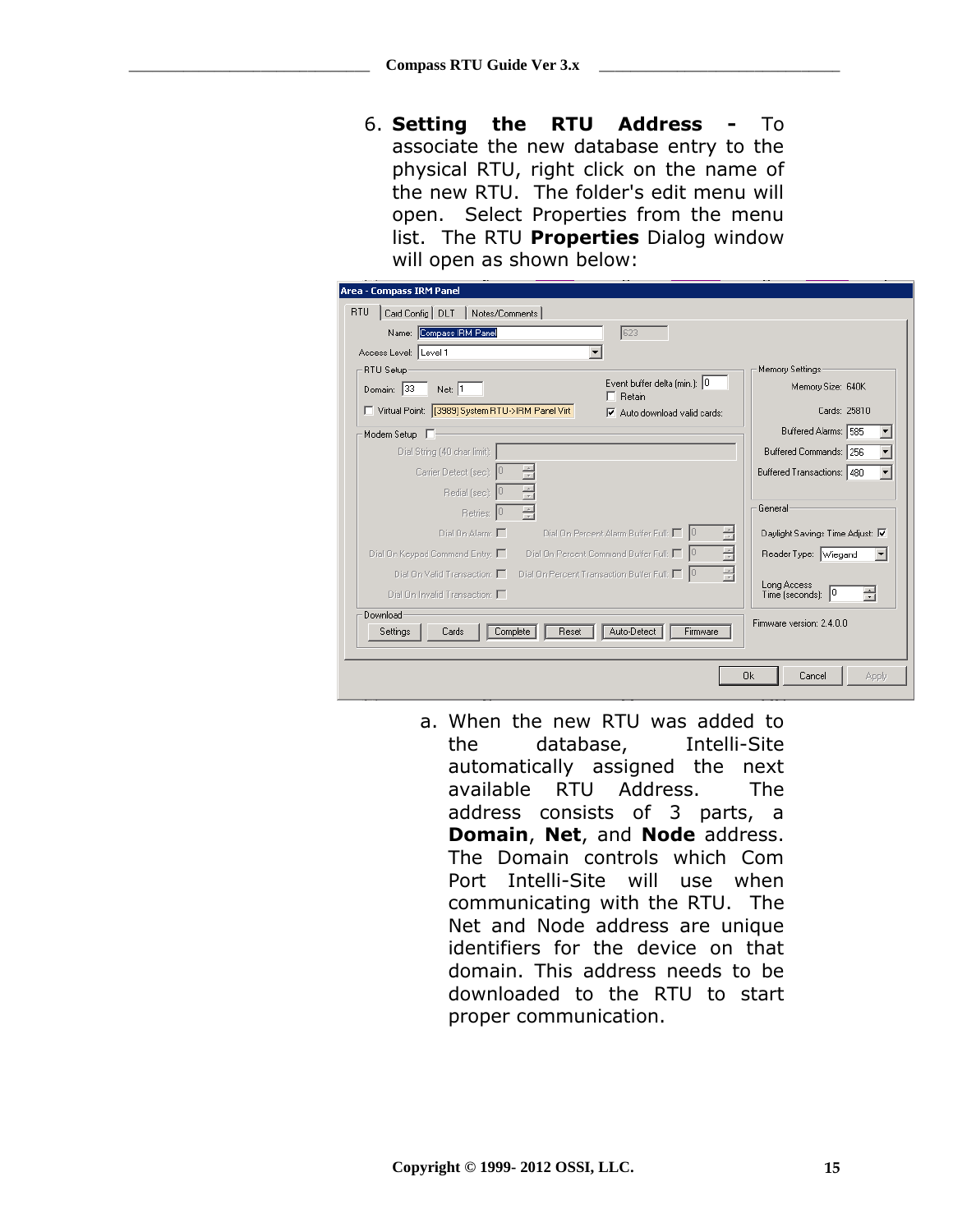#### <span id="page-15-0"></span>**Compass IRM Panel – Property Page**

**Property Page Fields –** The following paragraphs describe each of the remaining Property Page Fields in detail (Read Field Details Below):

| <b>Area - Compass IRM Panel</b><br>Card Config   DLT   Notes/Comments  <br><b>RTU</b> |                                                   |                                         |
|---------------------------------------------------------------------------------------|---------------------------------------------------|-----------------------------------------|
| Name: Compass IRM Panel                                                               | 623                                               |                                         |
| Access Level: Level 1                                                                 |                                                   |                                         |
| RTU Setup-                                                                            |                                                   | Memory Settings:                        |
| Domain: 33<br>Net: $ 1$                                                               | Event buffer delta (min.): 0<br>Retain            | Memory Size: 640K                       |
| Virtual Point: [3989] System RTU->IRM Panel Virt                                      | Auto download valid cards:<br>⊽                   | Cards: 25810                            |
| Modem Setup F                                                                         |                                                   | Buffered Alarms: 585                    |
| Dial String (40 char limit):                                                          |                                                   | Buffered Commands: 256                  |
| Carrier Detect (sec): 0                                                               |                                                   | Buffered Transactions: 480              |
| ÷<br>Redial (sec): 0                                                                  |                                                   |                                         |
| Retries: 0                                                                            |                                                   | General                                 |
| Dial On Alarm: $\Gamma$                                                               | 클<br>Dial On Percent Alarm Buffer Full: □   0     | Daylight Savings Time Adjust: V         |
| Dial On Keypad Command Entry: $\square$                                               | 픺<br>Dial On Percent Command Buffer Full: 0       | Reader Type: Wiegand                    |
| Dial On Valid Transaction: $\Box$                                                     | 再<br>Dial On Percent Transaction Buffer Full: □ 0 | Long Access                             |
| Dial On Invalid Transaction: I                                                        |                                                   | 킄<br>$\vert 0 \vert$<br>Time (seconds): |
| Download-<br>Settings<br>Cards<br>Complete                                            | Auto-Detect<br>Reset<br>Firmware                  | Firmware version: 2.4.0.0               |
|                                                                                       |                                                   |                                         |
|                                                                                       |                                                   | Cancel<br>0 <sub>k</sub>                |
|                                                                                       |                                                   | Apply                                   |

- b. **Name -** In the text field labeled **Name**  on the **Property Page** tab, type the new RTU's file name. A name should have a close association with the location or function of the actual RTU. The name of the panel shows up in the alarm queue. The **Name** field can be edited to reflect the panel location or function as required.
- c. **ID -** System generated.
- d. **Access Level –** Access Level Field determines security level for this node as required for masking.
- e. **Retain –** Reserved for future use.
- f. **Domain, Net -** Determines the panel's location in the Intelli-Site network. All RTU Address's must be unique within the system. Intelli-Site will automatically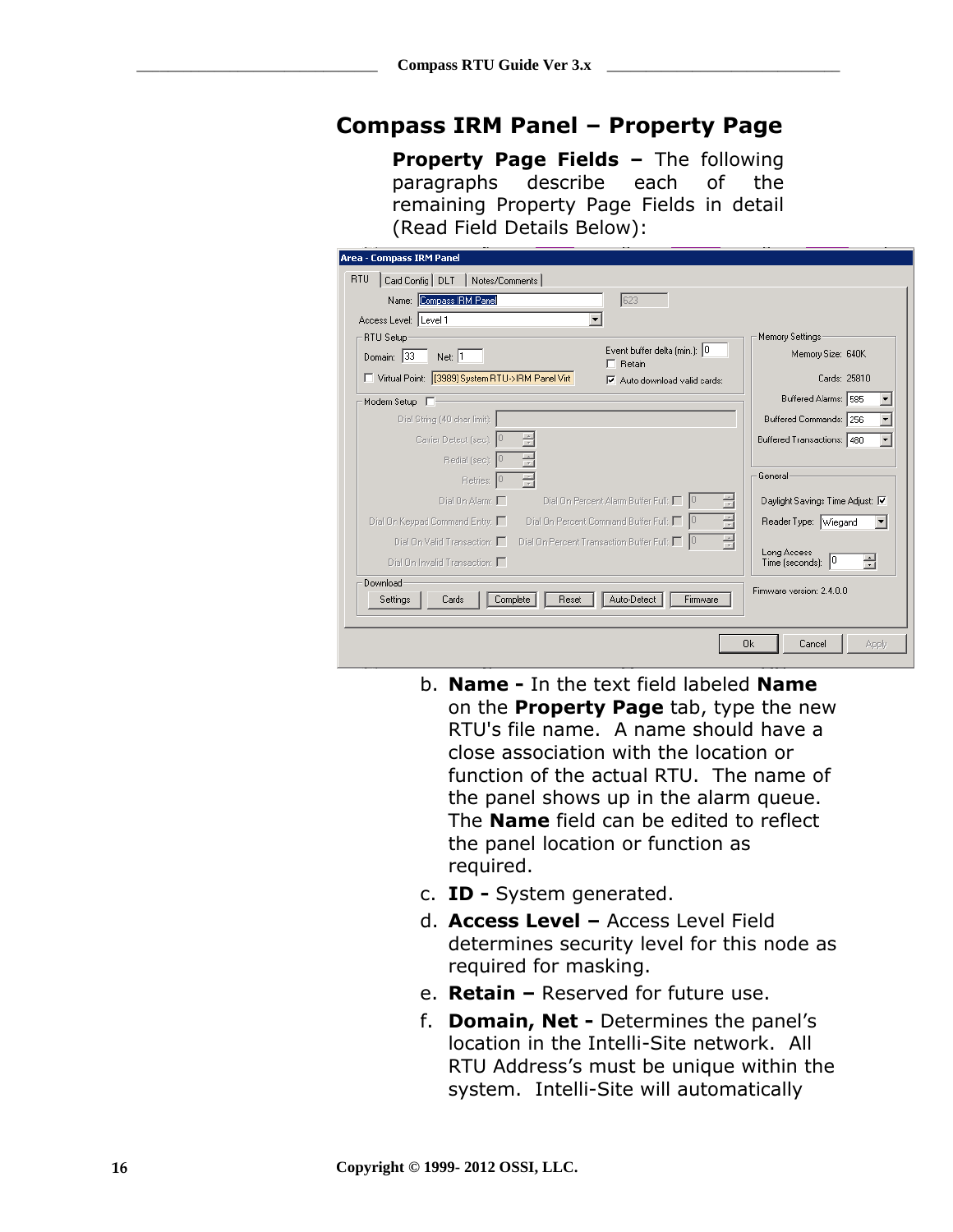assign the next available number when adding panels (RTUs). There are three fields for entering the node address. These fields must be matched to the appropriate Driver settings in the Intelli-Site Driver Services program. See Example network topology diagram below.

- i. **Domain:** This field determines which port to use on the computer.
- ii. **Net:** Lon-Works Network subnet a numerical range 1-254
- g. **Event buffer delta (min.): -** The time set in the box determines whether or not buffered (offline) events are executed when received. Enter a number (in minutes) that will determine if an event is outside of the buffered range for host action. For example: if this field is set to 5, any event received from the panel that has a time stamp that is 5 minutes or older (than the system time) will be logged as a "buffered" event. The host will take no action for this event.
- h. **Auto Download valid cards: -** When a card is presented to a reader on this panel the host will check to see if the card is valid in the host database. If the card is valid the host will download the card record to the panel immediately.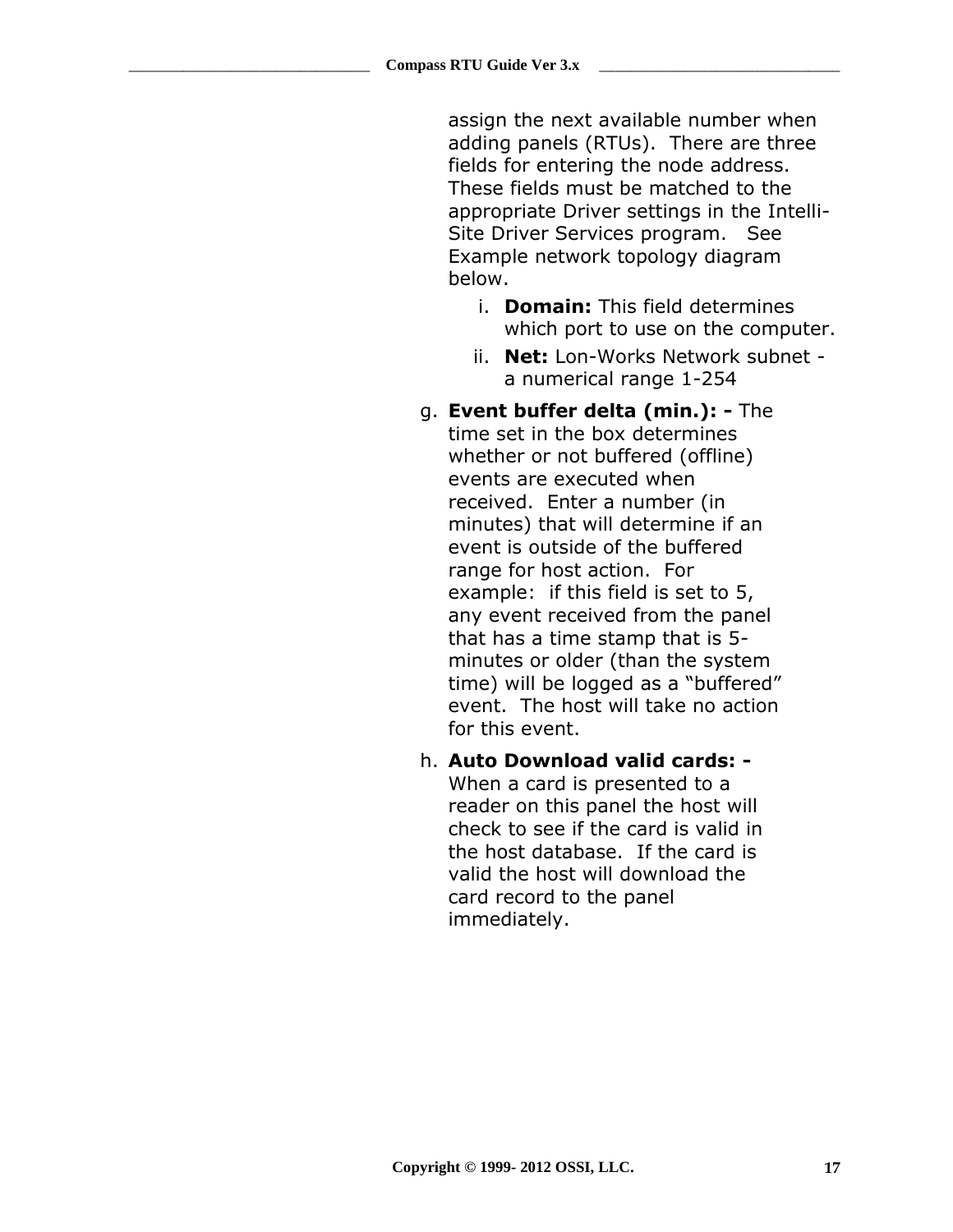|                                                                                                                                                   | j. |
|---------------------------------------------------------------------------------------------------------------------------------------------------|----|
| orate Headquarters - Area                                                                                                                         |    |
| erty Page   Notes/Comments                                                                                                                        |    |
| ID: $210$<br>Area<br>me:                                                                                                                          | k. |
| ess Level: Level 1<br>▼                                                                                                                           |    |
| Threat<br>Set<br>o<br>Allows the user to set a threat level<br>for all RTUs in this Area.<br>llows the user to download to all RTUs<br>this Area. |    |
| ownload<br>Complete<br>Clear All<br><b>Set Time</b><br>Time Zones<br>Cards<br>Settings                                                            |    |
| Cancel<br>0k                                                                                                                                      |    |

| Memory Settings            |
|----------------------------|
| Memory Size: 640K          |
| Cards: 25810               |
| Buffered Alarms: 585       |
| Buffered Commands: 256     |
| Buffered Transactions: 480 |
|                            |

- i. **Virtual Point: -** Check this box to "virtualize" the panel. When an RTU has been virtualized all serverto-driver services communications stop and will not be reinitiated until the RTU has been un-virtualized. Drag-and-drop a virtual I/O point into the drop field. This I/O point will be set high whenever the panel is virtualized.
- **Modem Setup –** Check this box and configure its settings when modem connection is used to indicate a dial-up connection.
- **Download –** Allows the user to download data to the panel. The user may download **Settings**, **Firmware**, **Auto-Detect, Cards**, or **Complete**. **Reset** all panel memory settings to the factory defaults (**Reset**). Downloads to multiple panels, as well as Threat Level Settings can also be accomplished from the **Area** property page as shown in the graphic screen shot. Threat Settings can be matched to card holders in Card Management Mode.
- l. **Memory Size: -** Memory Size label shows a memory module Value. For an Intelligent Reader Module (IRM) only, the Memory Size value identifies the size of the memory module available on the IRM, as follows:
	- i. **Small** (128K), which can hold up to 3,204 ID card records when the Buffered Alarms box and Buffered Transactions box are set to the minimum setting.

Corp Prop Na Aco

A<br>in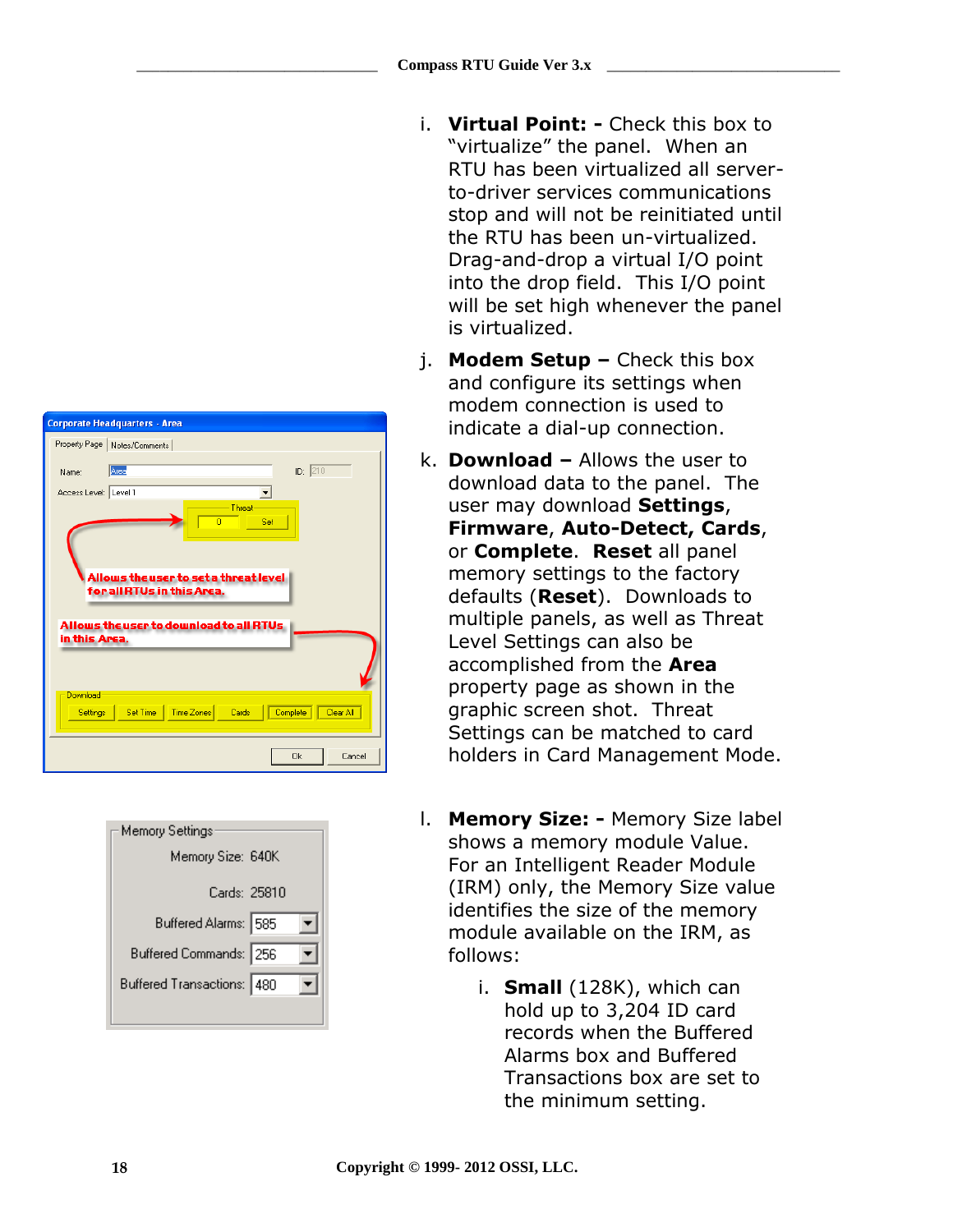ii. **Large** (640K), which can hold up to 25,988 ID card records when the Buffered Alarms box and Buffered Transactions box are set to the minimum setting.

As Intelli-Site Server communicates with an Intelligent Module, data is transferred from the buffer to the Intelli-Site Server host. If the Intelligent Module is to operate online, the buffer size can be set to a low number.

- m. **Cards: -** For an Intelligent Reader Module (IRM) only, the Cards value identifies the maximum number of ID card records that may be held in the IRM memory. As settings in the Buffered Alarms box, Buffered Commands box, and Buffered Transactions box are adjusted, the ID card record capacity automatically increases or decreases.
- n. **Buffered Alarms -** In the buffered Alarms box, type or select the maximum number of alarm transactions that can be buffered in the Intelligent Module. The minimum setting is 585.
- o. **Buffered Commands -** In the Buffered Commands box, type or select the maximum number of alarm transactions that can be buffered in the Intelligent Module. The minimum setting is 240.
- p. **Buffered Transactions -** In the Buffered Transactions box, type or select the maximum number of alarm transactions that can be buffered in the Intelligent Module. The minimum setting is 556.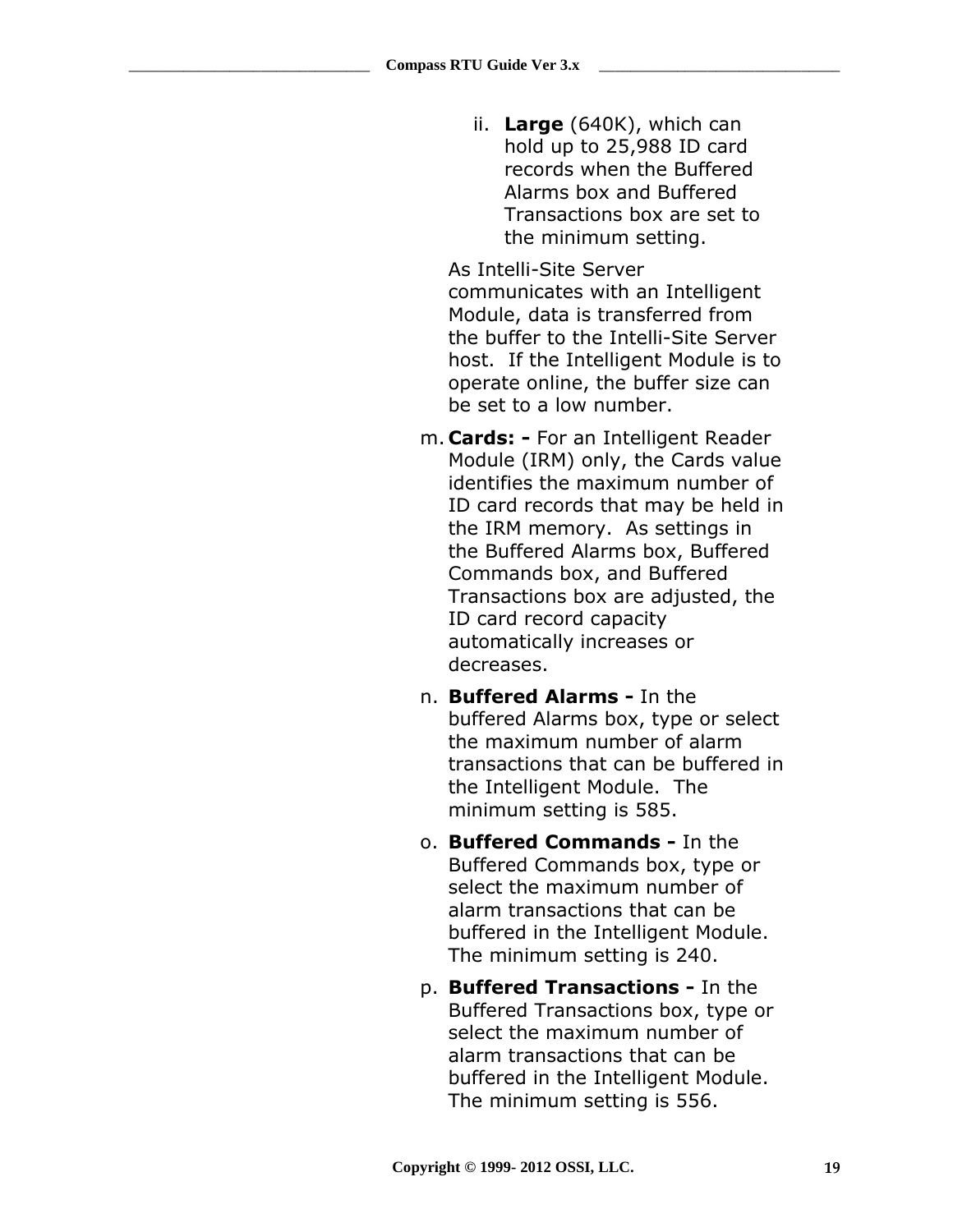| General                              |  |
|--------------------------------------|--|
| Daylight Savings Time Adjust: I∨     |  |
| Reader Type: Wiegand                 |  |
| Long Access<br>10<br>Time (seconds): |  |
| Firmware version: 2.4.0.0            |  |
| Custom DLT                           |  |

- q. **Daylight Savings Time Adjust –** Use this check box to enable or disable the observance of Daylight Savings Time in the system. When the Daylight Savings Time Adjust is enabled, the system will automatically update the time throughout the system when the Daylight Savings Time begins and ends.
- r. **Reader Type -** In the Reader Type box, select the reader type. (REQUIRED) The reader type identifies the type of badge that can be used at a reader. Available reader types are the following:
	- i. MagStripe for badges that store data in magnetic particles contained in a plastic strip.
	- ii. Wiegand for badges that store data in embedded wires.
- s. **Long Access Time (seconds) –** Use this procedure to add an Intelligent Reader Module (IRM) that controls two door contacts to meet American Disabilities Act (ADA) standards.
- t. **Firmware version: -** Firmware version label shows a Firmware version Value.
- u. **Custom DLT** Custom DLT will show up when the RTU is using Custom DLT and will not show up when the RTU is using default DLT.